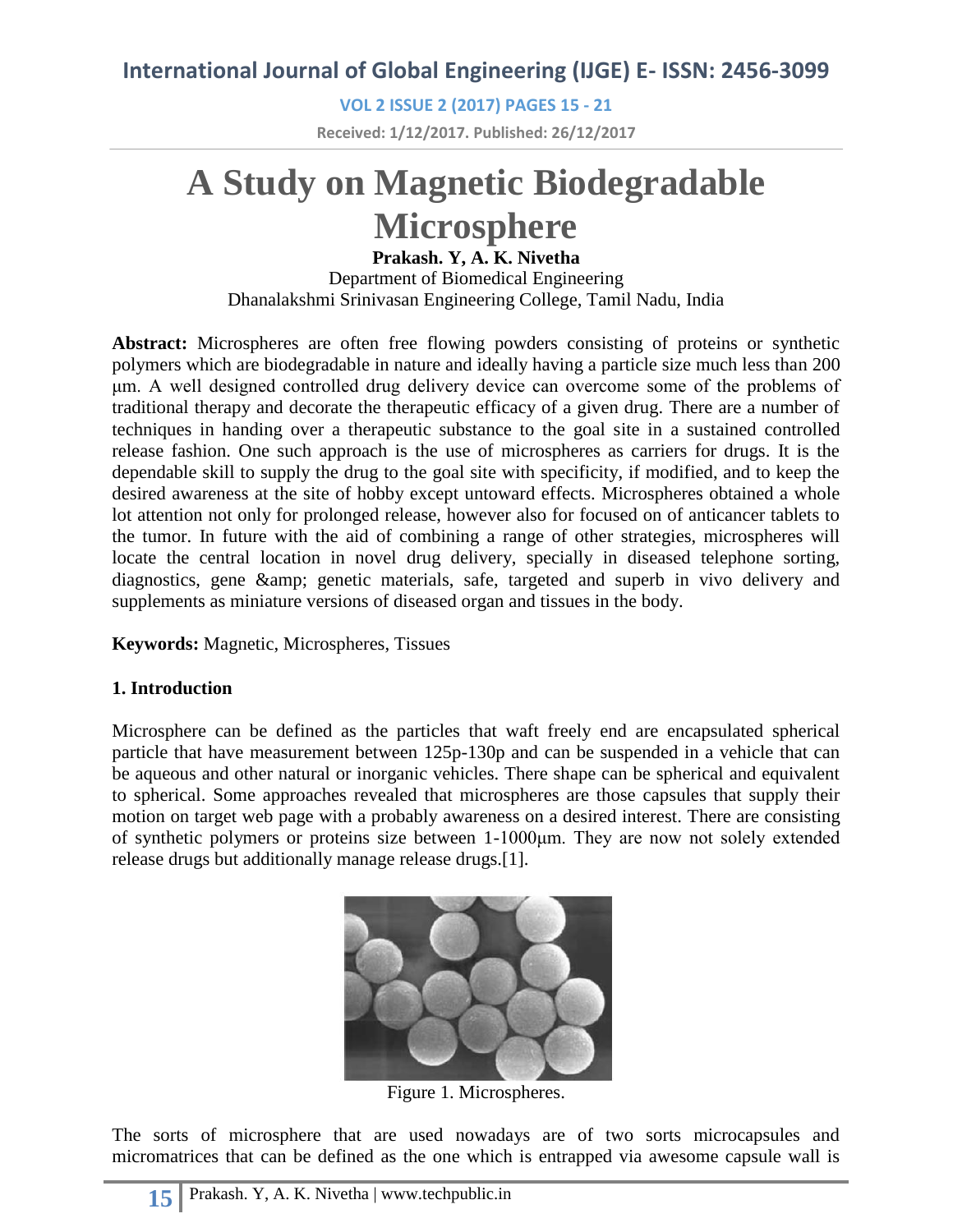known as microcapsule and the one which entrapped substance is dispersed all through the microsphere matrix is referred to as micrometers. [2].

These are multiparticulate capsules that deliver their action with increased stability, bioavailability at a predetermined rate. These shipping structures have more benefits as that of traditional dosages form that consists of decreased toxicity, accelerated efficacy etc. The microsphere can also be categorized as magnetic microspheres, floating microspheres, polymeric microspheres, bioadhesive microspheres, radioactive microspheres, biodegradable microspheres, synthetic microspheres. The principal reason of the lookup used to be to formulate, symbolize and consider the in all likelihood motion of the focused microsphere [3].



Figure 2. Mechanism of magnetic drug targeting.

- 1.1. Advantages of Magnetic Microspheres
- 1. Increased bioavailability
- 2. Reduced toxicity
- 3. Targeted drug delivery
- 4. Controlled drug delivery
- 5. Reduced facet effects
- 6. Minimized drug degradation
- 7. Biocompatibility
- 8. Controlled transport of drugs
- 9. Ease of floor modification
- 10. Confers local effect
- 11. Duration of action is increased
- 12. Protein transport is increased
- 13. Peptide transport is additionally increased
- 14. Binding potential with receptor is high
- 15. Release of drug is high
- 16. Increased therapeutic value
- 17. Preparation technique is easy
- 18. Better patient compliance
- 19. Site-specific drug delivery
- 20. Increased efficacy
- 21. Bitter style and scent can be masked
- 22. Physical stability can be improved
- 23. Stabilization of gastric enzyme
- 24. Improved floatability
- 25. Improved dispersibility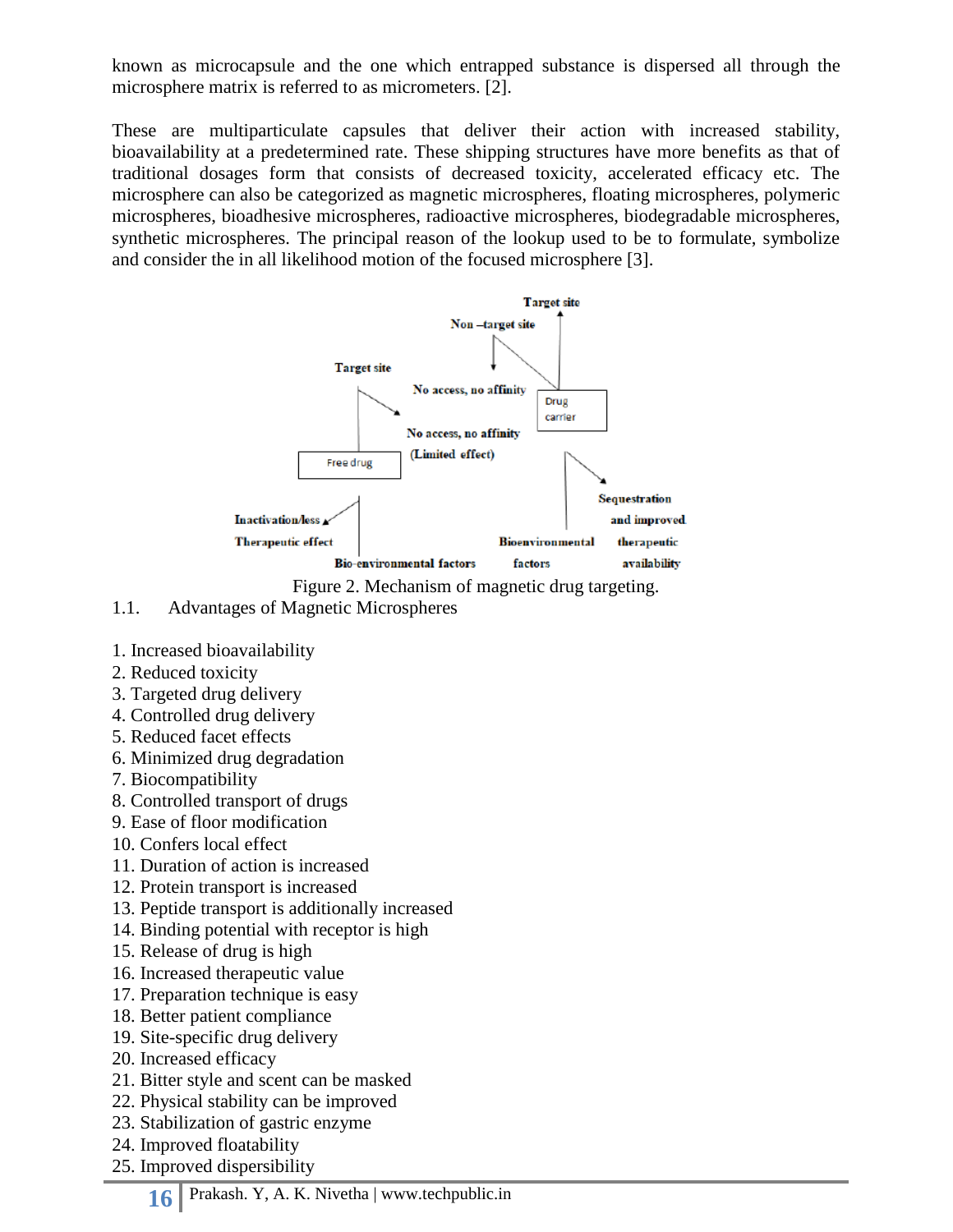- 26. Reduced dose size.
- 27. Dose frequency is minimized.
- 28. Reduced infection of gastric area.
- 29. Due to spherical and small size, injection of drug is easy.
- 30. Large freely circulating drug is converted in small amount of magnetically centered drug.
- 31. Increased period of action of drug using magnetic microsphere
- 32. First pass impact can be prevented with the aid of the use of magnetic microsphere
- 33. This approach helps in discount in the dose & aspect results of the drug
- 34. They enable controlled launched of drug.
- 35. Ability to bind and release excessive awareness of drug
- 36. Patient adherence to therapy is good.
- 37. Simple Method of fabrication.
- 38. Can be injected into the body hypodermic needle
- 39. Localise drug at disorder site.
- 40. Controlled  $\&predictable drug release done by the use of magnetic microsphere. [4, 5]$
- 1.2. Disadvantages of Magnetic Microspheres

1. Drug targeting is constrained solely to superficial tissues of pores and skin like skin, superficial tumor and joints etc.

- 2. Toxicity of magnetic beads can occur.
- 3. In liver and RES regions, unknown localization of drug can be seen.
- 4. Dangerous effect of self-flocculation of magnetic particles can be seen.
- 5. At the website of catheterization, thrombosis can occur
- 6. Magnetic targeting is very expensive
- 7. It requires a specialised technical approach
- 8. It is only employed for extreme diseases.
- 9. Removal is difficult, once injected
- 10. During preparation, non-uniformity of the drug can occur
- 11. Due to intrinsic and extrinsic factors, sustained launch can vary
- 12. The rate of the drug from one dosage structure to that of any other is different.
- 13. Failure of therapy can occur from the dumping of dose

14. Interaction and formation of complexes with blood factors can manifest due to parental delivery.

15. This type of dosage form cannot be beaten or chewed.[6]

# 1.3. Methods of Preparation of Magnetic Microsphere Selection of Drugs

In the decision of a drug for the formula of magnetic microspheres, the following points are taken into consideration:- 1. The drug is so risky or labile that we cannot enable it to flow into freely in the bloodstream. 2. The agent is so expensive, that we cannot find the money for to waste 99.9% of it. Requires a selective, regional impact to meet the localized therapeutic objective. Requires an alternative formulation essential to continue therapy in the affected person whose systemic therapy must be quickly discontinued due to life-threatening toxicity directed at selective organs.

# **2. Methods Continuous Solvent Evaporation Method**

In this method, the drug and polymer (Carrier) are dissolved in excellent unstable natural solvent and then magnetite (if magnetic microspheres) is introduced to this solution along with stirring in order to shape a homogeneous suspension.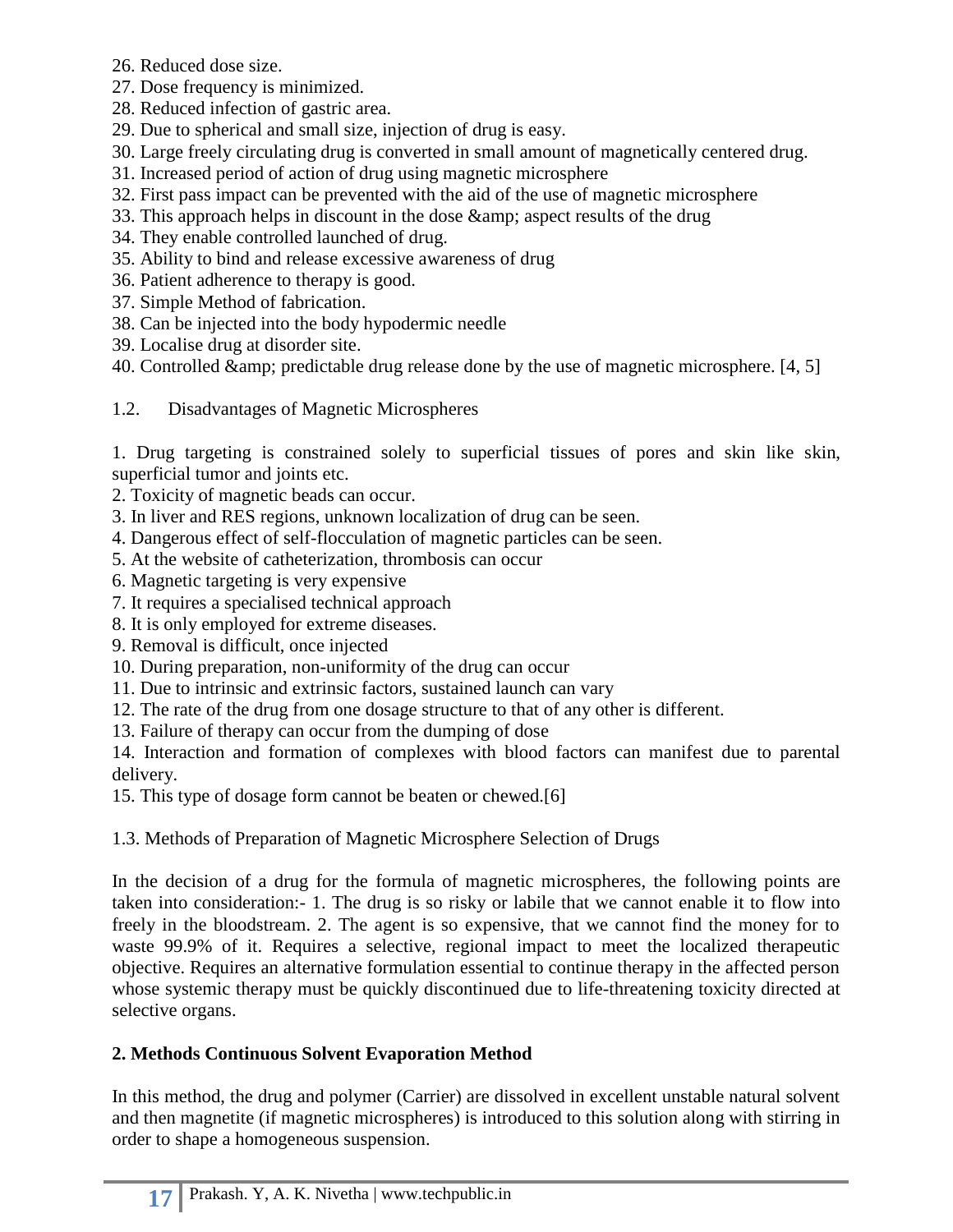This suspension is delivered to an immiscible auxiliary solution alongside with lively stirring. Now the risky organic solvent is evaporated slowly at 22-30 °C to structure microspheres. Microspheres are centrifuged then freeze-dried and stored at 4°C.

Phase Separation Emulsion Polymerization Method Homogenous aqueous suspension is prepared with the aid of including albumin water-soluble drug and agent with magnetite in extent of water (if magnetic microspheres). This aqueous suspension is then emulsified in the presence of a suitable emulsifying agent to form spheres in the emulsion. This aqueous proteinaceous sphere hence formed in the emulsion is stabilized both by heating at 100- 150 $\degree$ C or through including hydrophobic crosslinking marketers like formaldehyde, glutaraldehyde or 2-3 butadiene, microspheres consequently produced are centrifuged out and washed either in ether or some other fantastic organic solvent to put off extra of oil. Microspheres are freeze-dried and saved at  $4^{\circ}$ C [7].

## **3. Multiple Emulsion Method**

Water-dispersible magnetite with a PEG/PAA coating used to be introduced to the BSA containing internal water phase. 0.2 mL of a 1 mg/mL BSA solution added to a 4 mL combination of DCM and EA at a ratio of 3 to 1 containing 200 mg of PLGA (first w/o emulsion was prepared the use of a homogenizer (Polytron PT10-35; Kinematica, Luzern, Switzerland) in an ice tub at 26 000r/min for 2.5 min). Fifteen mL of a 1% PVA solution poured without delay into the essential emulsion using the identical homogenizer under the identical stipulations for any other 2.5 min. W/o/w emulsion without delay poured into a beaker containing 85 mL of 1% PVA answer and stirred in a hood beneath an overhead Propeller for 2 h, permitting the solvent to evaporate. Solidified microspheres harvested by means of centrifugation at 2500 r/min for 10 in and washed with distilled water three instances (Figure 2).



Figure 3. Preparation of microspheres by multiple emulsion method.

## **4. Cross-Linking Method Reagents Used**

Acetate buffer–used as a solvent for the chitosan polymer; Glutaraldehyde-used as the crosslinker; Sodium solution-used as a medium. Synthesis of magnetic fluid: A 35% (w/v) ferrous sulfate solution, 54% (w/v) ferric chloride solution and 36% (w/v) sodium hydroxide answer had been prepared the usage of distilled water. Then the ferric salt and ferrous salt have been mixed, stirred and heated. When the temperature reached 55°C, the alkaline answer used to be added. The mixture was stirred for 30 min and then 5 of polyethylene glycol-10000 (PEG- 10000) was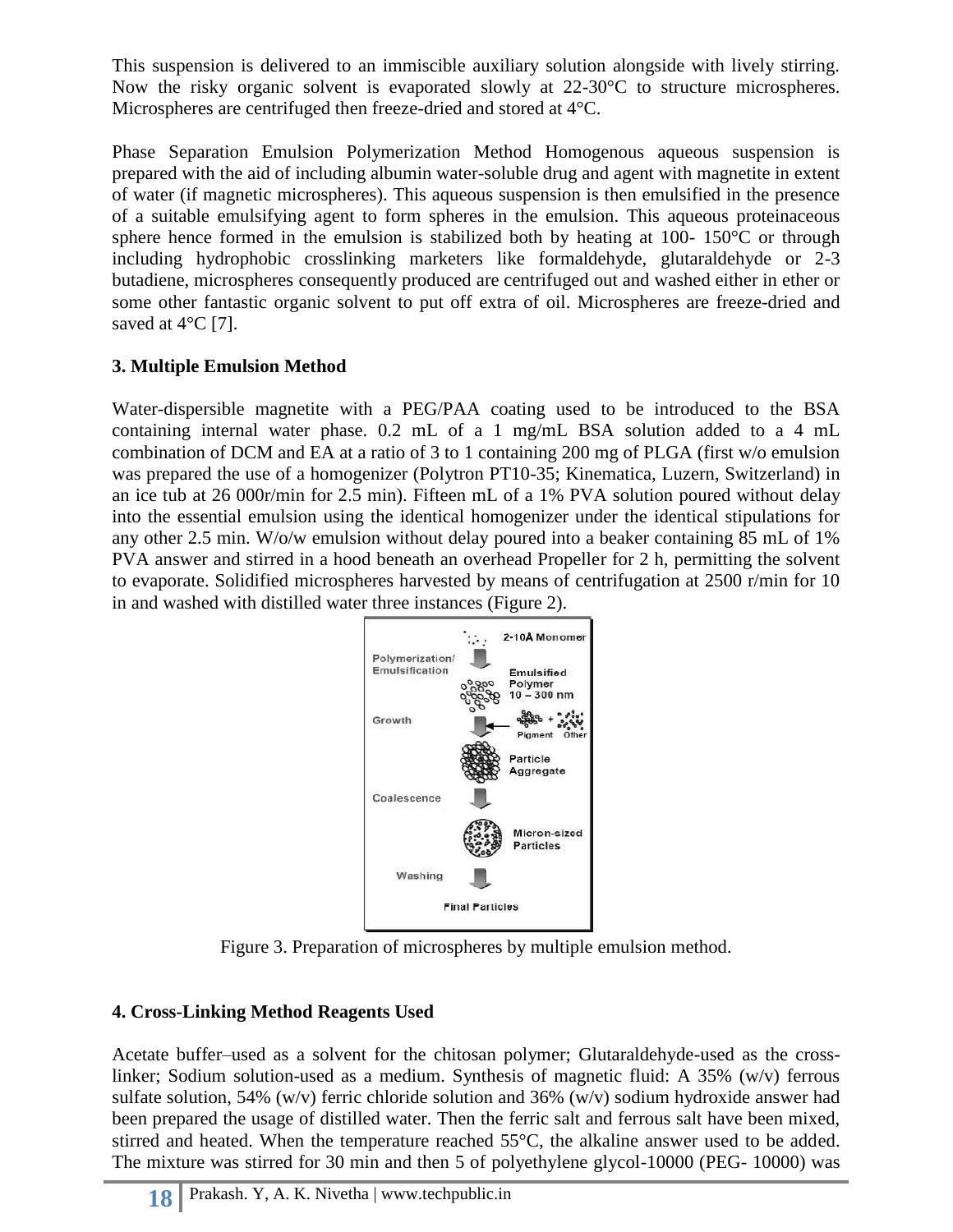added. The temperature used to be raised to 80°C and maintained for 30min. The mixture was once then neutralized while cooling and the magnetic fluid used to be prepared.  $1\%$  (w/w) chitosan was dissolved in acetate buffer at pH 4.5. The dissolved chitosan was introduced dropwise on the magnetic fluid. Formed chitosan magnetic microspheres have been washed with deionized water and soaked in 1, three and 5 mol% glutaraldehyde answer for 2 h and then washed with deionized water [8].

# **5. Alkaline Co-Precipitation Method**

Treat poly (acrylic acid–divinylbenzene) microspheres with dilute aqueous NaOH answer (0.5 M) for hours at a appropriate temperature to radically change the carboxylic acid groups to sodium carboxylates and then washed entirely with water to do away with the excess NaOH till impartial pH. Purged the microsphere suspension with nitrogen for 30 min. To this suspension add an aqueous answer of FeCl3 and FeCl2 that had been purged with nitrogen. Stirred the mixture overnight beneath the nitrogen atmosphere for ion exchange. The ensuing microspheres have been washed persistently with water below a nitrogen surroundings to cast off extra iron salts. Added dropwise aqueous NaOH answer (3M) to a suspension of the microsphere taken up with iron ions under a nitrogen environment to modify the pH price to be  $\&$  et: 12. The combination was once then heated to  $60 \text{ C}$  and kept for some other 2 h. The ensuing magnetic microsphere was once suspended in an aqueous HCl solution (0.1M) to transform the –COONa to COOH and then washed wholly with water to impartial pH, dried below vacuum at 50°C overnight giving magnetic microsphere. Inverse Phase Suspension Polymerization Method A 250mL three-neck flask equipped with a mechanical stirrer used for performing the reaction. Continuous phase consists of one hundred mL of castor oil and 10 mL of span 80 Determined (DVB) and N, N-Methylene-bisacrylamide (BIS) dissolved absolutely in DMSO and the organic phase was added drop wisely into the flask, with 70°C heating using an oil bath. Ammonium persulfate (INITIATOR) brought dropwise using a syringe. The reaction proceeded for eight h with continuous stirring. The resulting microspheres had been separated with the aid of centrifugation. Further washed with diethyl ether and then by way of deionized water (Figure 3) [9]

## **6. Sonochemical Method**

The microspheres composed of iron oxide-filled and covered globular bovine serum albumin (BSA). The magnetic microspheres were organized from BSA and iron pentacarbonyl, or from BSA and iron acetate application, i.e. use as echo distinction retailers for sonography. The microsphere was fashioned by using either warmth naturation at a range of temperatures, or by means of cross-linking with carbonyl compounds in the ether phase. Cross-linking was once completed as: the microspheres are shaped by means of chemically cross-linking cysteine residues of the protein with HO2 radical formed around a non-aqueous droplet. The chemical cross-linking is responsible for the formation chemical ejects of the ultrasound radiation on an aqueous medium. Two sonochemical techniques for the fabrication of iron oxide nanoparticles have been (i) Water as the solvent and (ii) Decalin as a solvent. Decane and iron pentacarbonyl Fe(CO)5 (7.43U1034 M) had been layered over a 5% w/v protein solution. The backside of the high-intensity ultrasonic horn used to be positioned at the aqueous-organic interface. The combination used to be irradiated for three min, employing a strength of W150 W/ 32cm with the initial temperature of 23°C in the response cell. The pH was once adjusted to 7.0 through adding HCl. This system used to be performed again with an aqueous answer of iron acetate, Fe (CH3CO2)2 95% (Sigma) (7.66U1033 M). After the synthesis, the merchandise have been separated from the unreacted protein and from the residues of iron acetate or iron pentacarbonyl by centrifugation (1000 r/min for 5 min). The magnetic microspheres had been washed a few instances with sufficient volumes of water to remove the residues of the precursors [10].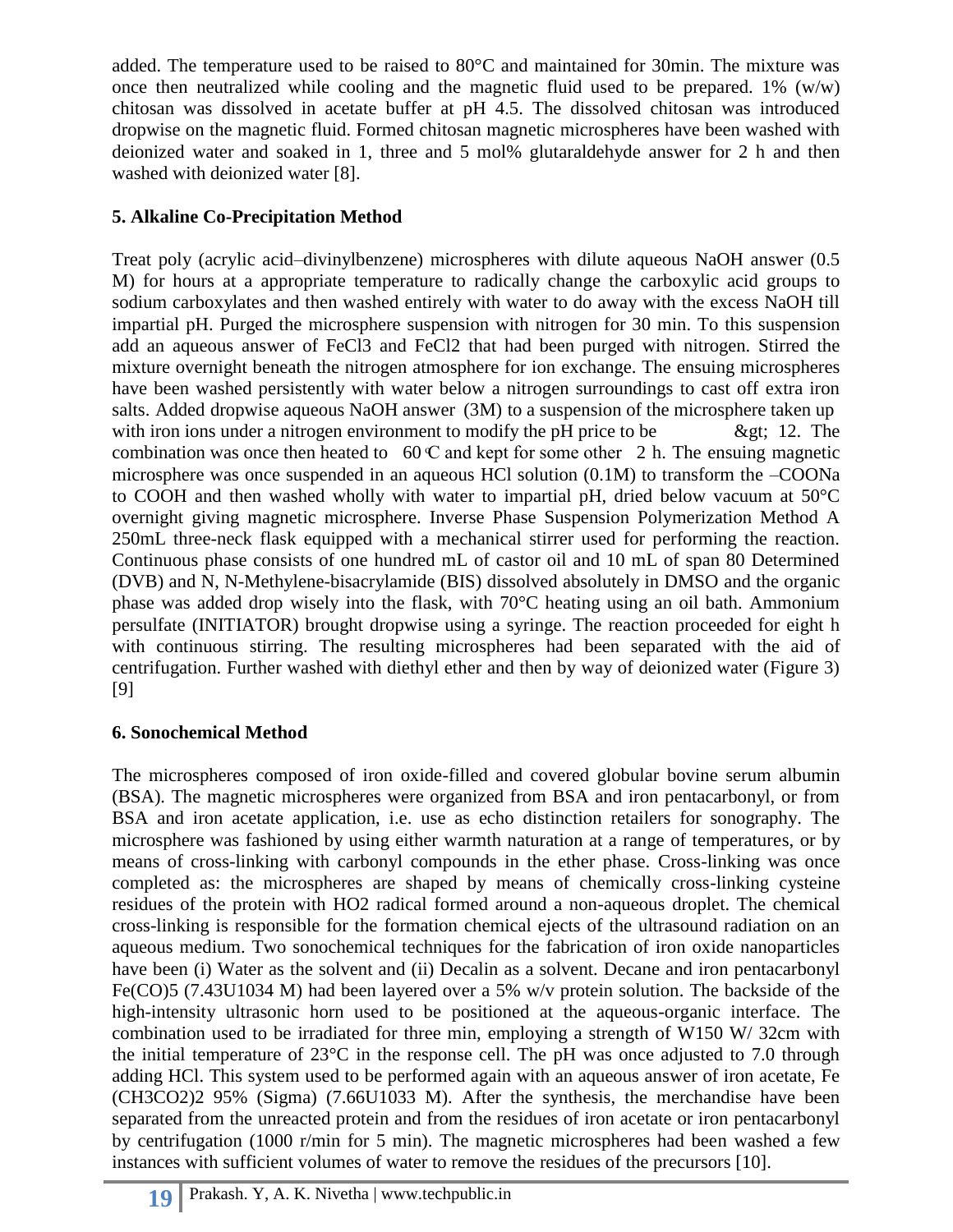

Figure 4. Synthesis of P(St-IA-DVB) microspheres and MNPSID.

#### **7. Swelling and Penetration Method:**

For swelling of polymer microparticles, 0.25 g of PS (Micron-size polystyrene) p 2 articles was once combined with 35 mL of an NMP/water solution in a particular v/v NMP (N-methyl-2 pyrrolidone)-to-water ratio. In later preparations of magnetic microspheres, SDS (Sodium dodecyl sulfate) was introduced to the NMP/water solution. Whenever SDS used to be used, 0.025 g of SDS used to be introduced to every NMP/water solution. The NMP/water mixture with PS spheres was once left soaking for 24 h at room temperature while stirring. 2.5 mL of the superparamagnetic nanoparticle dispersion (24 mg/mL or different precise concentration) was once brought to the mixture of PS sphere and NMP/water solution at 30°C while shaking (at 140 r/min) for 1-5 days to allow the magnetic nanoparticles to penetrate into the indoors of the PS particles. Afterward, the polymer particles have been separated from the solution by means of centrifugation. Finally, particles were sequentially washed with methanol, deionized water and vacuum dried at room temperature for 1-2 days to yield the magnetic polymer microspheres [11]. Low-temperature Hydrothermal Method

0.1g FeO was dispersed in the aqueous glucose solution except additives, the hydrothermal reaction catalyzed only by Fe3O4 was kept at 180°C for 5 h [12-14].

#### **8. Conclusion**

In future by means of combining more than a few different strategies, microspheres will locate the central location in novel drug delivery, mainly in diseased cellphone sorting, diagnostics, gene & amp; genetic materials, safe, targeted and effective in vivo shipping and supplements as miniature variations of diseased organ and tissues in the body. Microsphere drug delivery structures furnish first-rate possibilities for designing new controlled and delayed release oral formulations, as a consequence extending the frontier of future pharmaceutical development. The Microsphere gives a range of opportunities such as safety and masking, reduced dissolution rate, facilitation of handling, and spatial concentrated on of the energetic ingredient. This approach facilitates correct transport of small quantities of effective drugs; reduced drug concentrations at web sites other than the target organ or tissue; and safety of labile compounds before and after administration and prior to look at the website online of action. In future through combining a number different approaches, Microsphere approach will discover the vital location in novel drug shipping system.